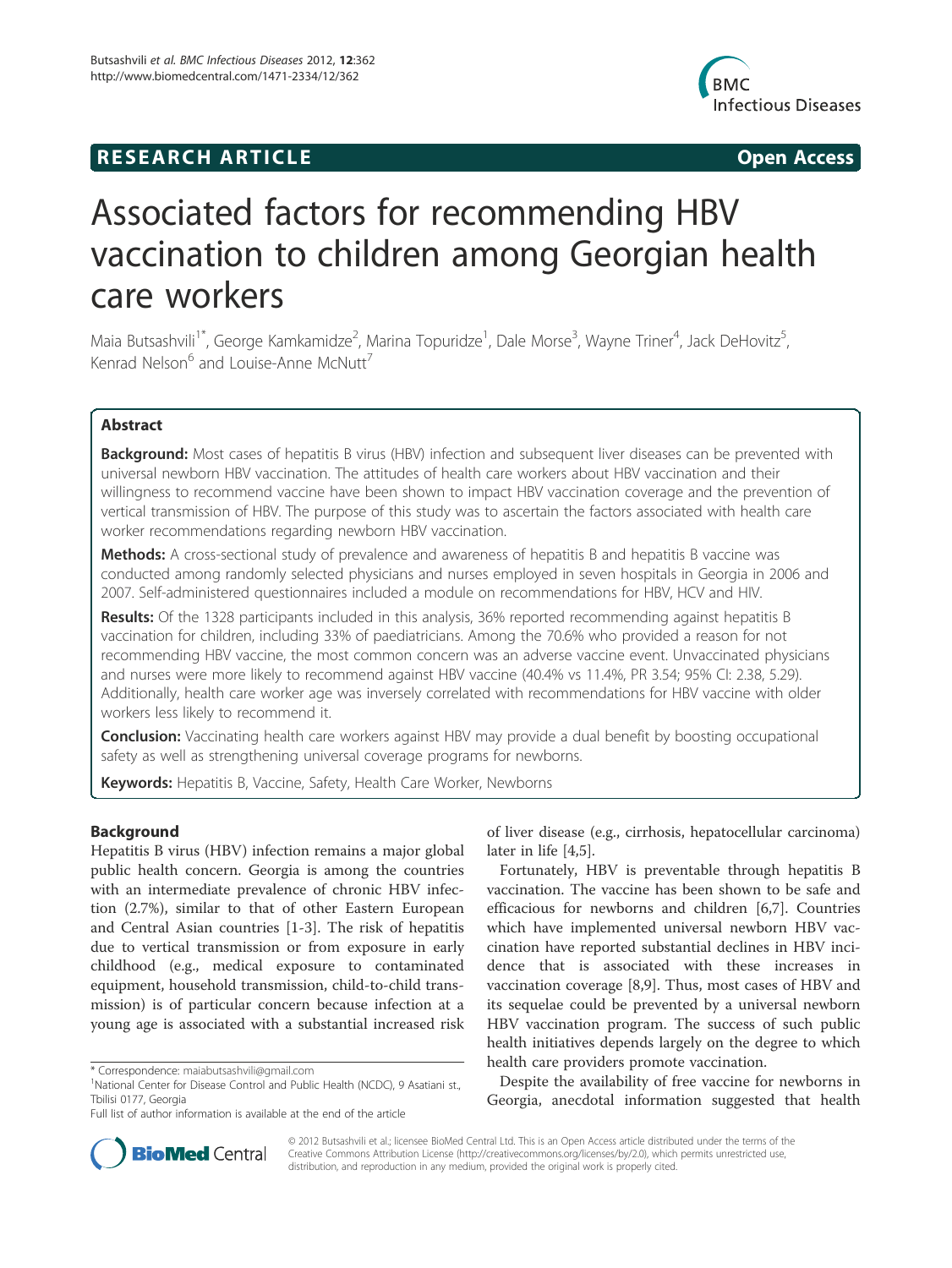care worker (HCW) concerns about the safety of the HBV vaccine posed an important challenge to universal vaccine coverage for newborns [10]. The study conducted among 297 HCWs reported that only 54% of study participants would recommend the vaccine to other HCWs. Perception of vaccine safety was identified as the most important predictor for acceptance (Prevalence Ratio (PR)=3.25 [95% CI:1.19, 8.90]) and for willingness to recommend HBV vaccine to their colleagues [11].

While neonatologists and pediatricians are responsible for newborn HBV vaccinations, HCWs of other specialties likely have a significant indirect impact on vaccine coverage in the general population. Georgians, like those of every culture, also seek advice for health-related decisions from relatives or friends, some of whom may be physicians and nurses. This form of education may supersede the advice of physicians who are known only through a transient patient-provider relationship. Thus, the casual dialogue about HBV vaccination shared by HCWs among acquaintances, friends and family, and accordingly, their willingness to advise vaccination, may affect HBV vaccination coverage among the most vulnerable population—newborns.

The purpose of this study was to identify factors associated with HCWs recommendations for newborn HBV vaccination. The hypothesis was that HCWs who were not vaccinated, and thus had no personal experience with the vaccine, would be more likely to recommend against HBV vaccination of newborns.

## Methods

## Study design and sample

A cross-sectional study on the prevalence and awareness of HBV and other infections was conducted among randomly selected physicians and nurses employed in seven Georgian hospitals between January 1, 2006 and December 31, 2007. Self-administered questionnaires included a module on recommendations for HBV vaccine for newborns. These physicians were also underwent serological testing for HBV, HCV and HIV.

Seven major hospitals located in five cities were chosen to be representative of Georgia, including three from Tbilisi, the capital and largest city, two from Western Georgia and two from Eastern Georgia. Study participants were selected using simple random sampling of physicians and nurses of selected departments based on lists provided by the hospitals of all full-time employees. The departments enlisted for the study included internal medicine, obstetrics, surgery, intensive care, dialysis and paediatrics. Enrolment continued until the designated number (proportional to number of HCWs per hospital) was met.

## Enrollment and data collection

Potential study participants were invited to voluntarily participate during a private interview with a researcher. The study, including the content of the questionnaire and testing for HBV, HCV and HIV were explained and informed consent was obtained. To maintain confidentiality, a study code was provided to each HCW and the code was used to label questionnaires and blood samples. Furthermore, a study physician provided test results to all participants along with counselling and referral when further tests were needed. Approval by both Georgian and US Ethics Committees was obtained prior to initiation of the study.

The questionnaire was pilot tested in a small group of physicians and nurses and modified prior to the study. Formative evaluation of the questionnaire was conducted using qualitative methods to assess clarity of the questions. The questionnaire included demographic, clinical and occupational characteristics and knowledge, attitudes, and practices requiring exposure to, and protection from, blood-borne pathogens. The HCWs' willingness to recommend HBV vaccine to newborns was assessed by the question: "Would you advise HBV vaccine for newborns?" Factors hypothesized to be associated with recommending HBV vaccine for newborns were included in the analyses, including self-reported history of HBV vaccination, fear of vaccine-related side effects, misconceptions of vaccine effectiveness, demographic characteristics (e.g., age, gender), clinical characteristics (e.g., immune status to HBV and HCV) and occupational characteristics (e.g., job category), position (e.g., physicians, nurses), and risky occupational behaviour (e.g., accidental needle-sticks and blood splashes).

#### Laboratory analysis

Venous blood (2–3 ml) was drawn from health care workers and transported daily from the hospitals to the laboratory in Tbilisi for storage and analysis. To determine HBV infection status, third generation ELISA tests (manufacturer Orgenics, Israel) were used for HBsAg and anti-HBc. All HBsAg-positive samples were further investigated by confirmatory assays, with immunoreaction of neutralization combined with HBsAg.

#### Statistical analysis

Data were checked for quality, double-entered into SPSS (Version 13.0) and verified, before analysis using SPSS and SAS (Version 9.2). Bivariate analyses were performed to assess the association between a history of being vaccinated and each potential predictive factor as well as willingness to advise vaccination for newborns. Multivariate analysis was conducted using Poisson regression with robust variance estimators to identify the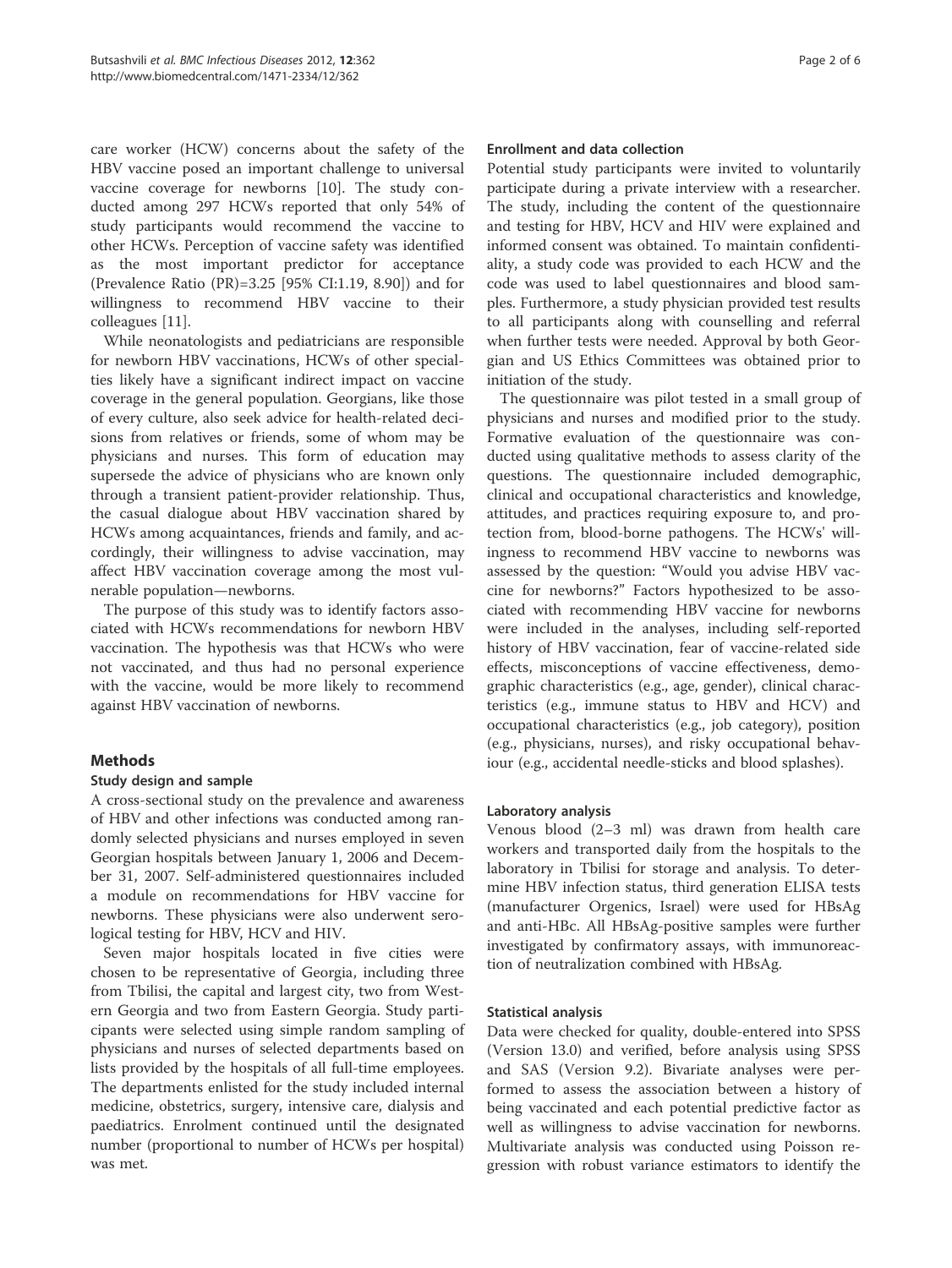variable most predictive of recommending HBV vaccine to newborns.

## Results

Of the 1600 randomly selected HCWs, 1386 (86%) enrolled in the study and 1328 (83%) provided sufficient information for inclusion in the analysis (Answered the question: Would you recommend HBV vaccine to children?). Of these 1328 HCWs, 22.80% were 35 years of age or younger; 20.86% were males. The study participants were from a broad range of specialties, including surgery (28.60%), internal medicine (19.58%), intensive care (18.45%), obstetrics-gynaecologists (15.44%), dialysis (6.93%), paediatricians (6.63%) and others (4.14%). 46.76% of respondents were physicians, 28.40% were from the age group of 35 or younger. 387 HCWs (29.14%) had HBc antibodies and 26 (1.96%) were HBsAg positive.

Overall, 478 (36%) study participants reported recommending against HBV vaccination for children. Of the 279 who reported a specific reason, the most common was concern about an adverse vaccine event (38%, 111/ 279) followed by belief that the vaccine was not effective (23%, 64/279).

Based on the bivariate analysis, the strongest correlate for likelihood of recommending HBV vaccination was the HCW's own vaccination status. Unvaccinated HCWs were much more likely to recommend *against* HBV vaccine than their vaccinated colleagues (40.40% vs 11.40%, respectively, prevalence ratio (PR) = 3.54; 95% CI: 2.38, 5.29). Age was also a factor, with older HCWs more likely to recommend against HBV vaccine compared to those younger than age 35 (39.20% vs 28.40%, respectively). There was no substantive difference between the recommendations for physicians compared to nurses. A third of paediatricians recommended against HBV vaccine, similar to other HCWs. Dialysis HCWs were the most likely to recommend vaccination, with only 10.9% (PR=3.03; 95% CI: 1.58, 5.85) recommending against it. By multivariate analysis, the only significant predictor of recommending HBV vaccine for newborns was the HCW's own vaccination status (Table 1).

## Factors related to vaccination status

Age group was significantly associated with vaccination status: HCWs younger than 35 were more likely to be vaccinated compared to older colleagues (22.80% vs 12.30%, PR=1.85; 95% CI:1.42, 2.43). There was no statistically significant difference in the prevalence of anti-HBc in vaccinated and unvaccinated persons (28.10% anti-HBc positives among vaccinated versus 29.40% among unvaccinated HCWs). In the subgroup of HCWs 35 years or younger, the prevalence of anti-HBc was 20% among vaccinated persons as compared to 24.20%

among unvaccinated HCWs (difference not significant). Gender, occupation and history of occupational exposure to patient's blood (blood splash, needle-stick, cut with contaminated instrument) were not associated with HBV vaccination.

## **Discussion**

As in other countries [10,12], concerns about vaccine safety persist in Georgia among the general population as well as among HCWs. What may be unique to this country is a pervasive and persistent concern that transcends the safety data for this vaccine. While HBV vaccine has an excellent safety and efficacy record [13-17], perceptions in Georgia have been affected by general concerns about vaccine safety and effectiveness and specifically by one highly publicized neurologic event that occurred a week after an HBV vaccination in Georgia [10]. Overcoming these misconceptions to develop a strong and sustainable universal vaccination program is crucial to reduce HBV in newborns and children and help eliminate HBV- associated liver disease and the economic burden of this disease for Georgia.

This study found that 36% of HCWs did not recommend HBV vaccination for newborns. Only two groups of HCWs appeared to be importantly different: dialysis workers who see the impact of HBV among their patients at very high risk of the infection, and HCWs who are vaccinated against HBV. However, as evidence of the intractable nature of vaccine safety concerns, one in every ten of these HCWs would also recommend against HBV vaccine for newborns. Age correlated with vaccine status, with older HCWs being the least likely to be vaccinated and least likely to recommend vaccine. These findings provide insight into the demographics of concern about vaccine safety and inform the development of potential interventions to improve knowledge about HBV vaccination.

There was no statistically significant difference in the prevalence of anti-HBc in vaccinated and unvaccinated persons. This could be probably explained by the fact that during the HCW's HBV vaccination campaign in 2001 there was no HBV antibody testing conducted prior to HBV vaccination and those being already HBV infected without knowing it received the vaccine.

During the study period over 80% of HCWs were not yet vaccinated against HBV. While this finding is similar to many developing countries [18-20], it is the polar opposite of most developed countries where the majority of HCWs are vaccinated [21-24]. These unvaccinated HCWs are substantially less likely to recommend vaccine to newborns. Fear of adverse events and lack of knowledge regarding vaccine efficacy are major factors affecting many HCWs recommendations and personal health practices. While these issues may be addressed by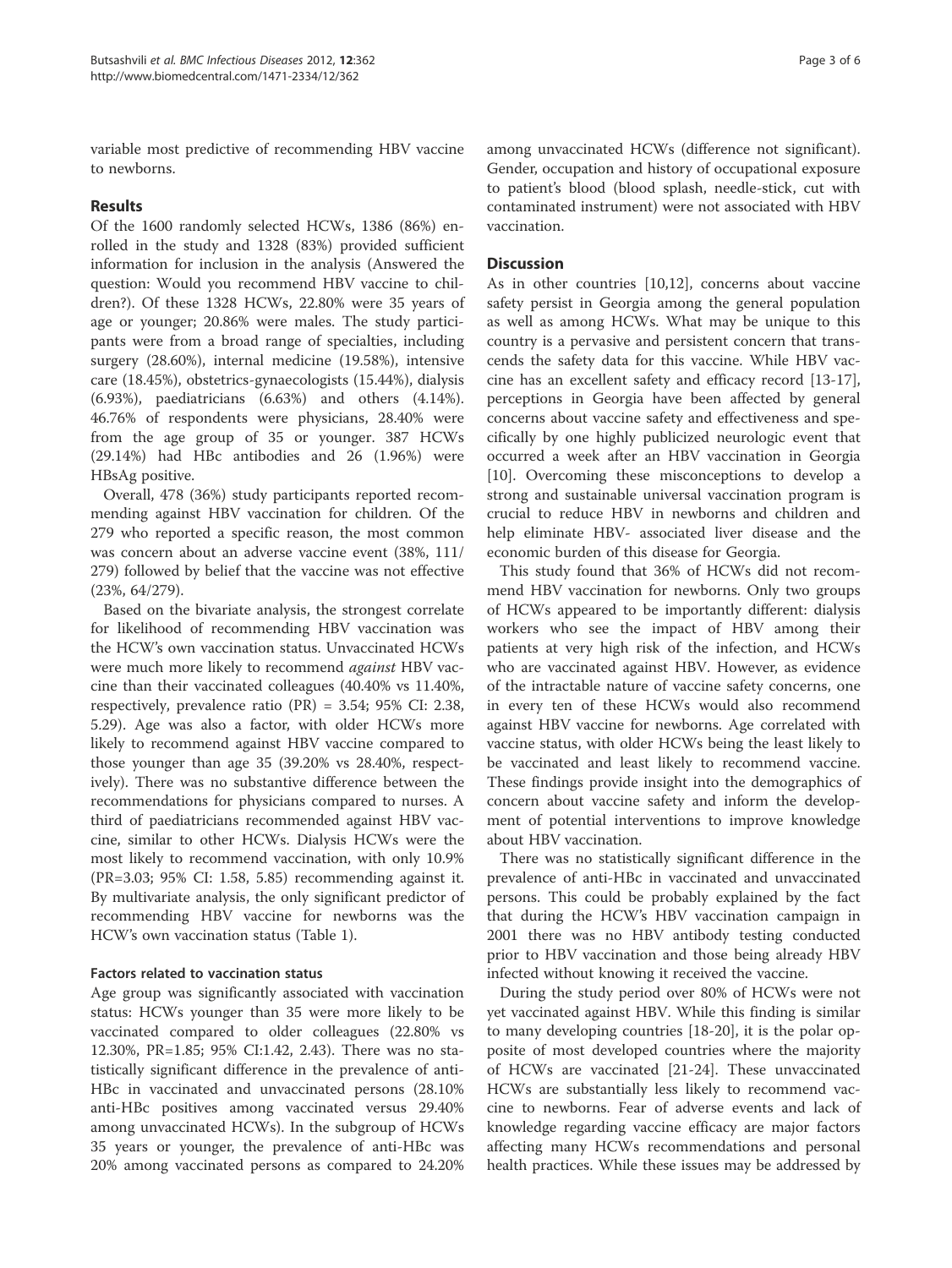| Demographic and<br>occupational factors | Total<br>No.   | Recommending against HBV vaccine for<br>children No. (%) | <b>Bivariate Prevalence Ratio</b><br>(PR) and 95% CI | <b>Adjusted Prevalence Ratio</b><br>(aPR) and 95% CI |
|-----------------------------------------|----------------|----------------------------------------------------------|------------------------------------------------------|------------------------------------------------------|
| Self reported vaccination status        |                |                                                          |                                                      |                                                      |
| Unvaccinated                            | 1120           | 453 (40.40)                                              | 1.00                                                 | 1.00                                                 |
| Vaccinated                              | 193            | 22 (11.40)                                               | 3.54 (2.38, 5.29)                                    | 1.45 (1.18,1.72)                                     |
| Missing values                          | 15             |                                                          |                                                      |                                                      |
| Age group                               |                |                                                          |                                                      |                                                      |
| >35                                     | 931            | 365 (39.20)                                              | 1.00                                                 | 1.00                                                 |
| $\leq$ = 35                             | 303            | 86 (28.40)                                               | 0.72 (0.59,0.88)                                     | 0.89(0.71, 1.05)                                     |
| Missing values                          | 94             |                                                          |                                                      |                                                      |
| Gender                                  |                |                                                          |                                                      |                                                      |
| Female                                  | 1050           | 386 (36.80)                                              | 1.00                                                 | 1.00                                                 |
| Male                                    | 277            | 92 (33.20)                                               | $0.90$ $(0.75, 1.09)$                                | 0.89 (0.72,1.09)                                     |
| Missing values                          |                |                                                          |                                                      |                                                      |
| Position                                |                |                                                          |                                                      |                                                      |
| Physician                               | 621            | 234 (37.70)                                              | 1.00                                                 | 1.00                                                 |
| Nurse                                   | 700            | 243 (34.70)                                              | 0.92(0.79,1.06)                                      | 0.95(0.89,1.12)                                      |
| Missing values                          | 7              |                                                          |                                                      |                                                      |
| Department                              |                |                                                          |                                                      |                                                      |
| Paediatrics                             | 88             | 29 (33.00)                                               | 1.00                                                 | 1.00                                                 |
| Surgery                                 | 381            | 133 (34.90)                                              | 1.06 (0.76,1.47)                                     | 1.08(0.79, 1.63)                                     |
| Dialysis                                | 92             | 10 (10.90)                                               | 3.03 (1.58,5.85)                                     | 0.83(0.58,1.19)                                      |
| C                                       | 245            | 103 (42.00)                                              | 1.27 (0.91,1.78)                                     | 1.19(0.86, 1.67)                                     |
| Internal medicine                       | 260            | 102 (39.20)                                              | 1.19 (0.85,1.66)                                     | 1.12(0.81, 1.54)                                     |
| Obstetrician -                          | 205            | 78 (38.00)                                               | 1.15(0.82, 1.63)                                     | 1.09 (0.78,1.52)                                     |
| Gynecologist                            |                |                                                          |                                                      |                                                      |
| I ab                                    | 55             | 21(38.20)                                                | 1.16(0.74, 1.81)                                     | 1.00(0.63, 1.59)                                     |
| Missing values                          | $\overline{2}$ |                                                          |                                                      |                                                      |

Table 1 Bivariate and multivariate analyses from HCW survey: factors related to not recommending HBV vaccine for children, Georgia, 2006-2007

educational programs, the specific experiences of this population suggest educational programs alone are insufficient. Targeted programs which specifically address the publicized event and shed light on the facts may help assuage some concerns.

Personal experience with HBV vaccine appears to be associated with recommending vaccine to newborns.

Having received HBV vaccine is associated with a healthcare worker recommending the vaccine to newborns. The reasons a healthcare worker might receive the vaccine may be complex. Yet access to the vaccine may be a key factor. If the vaccine is available to the HCW and the barrier of cost is removed, it seems likely that the HCW may consider the personal cost-benefit relationship in a different context. They ultimately may see the benefits of the vaccine as more favourable, receive the vaccine and ultimately be more likely to recommend HBV vaccination for newborns as well as others.

Vaccination programs for HCWs can be justified based on their occupational risk of infection. Cost is always a factor in any vaccine initiative. Some hospitals in a neighbouring country, Turkey, have screened HCWs upon employment and identified those susceptible to HBV for vaccination. This screening and vaccine program is cost-effective given the relatively large proportion of HCWs that have already been exposed to HBV. In Georgia, approximately 30% of HCWs have evidence of prior HBV exposure and thus would not directly benefit from the vaccine. The remaining HCWs would benefit from the vaccine and safety data suggests that those HCWs who were already vaccinated would not be harmed by revaccination (essentially an additional booster) [25,26]. This last point is important because one significant barrier to a screening program is the potential harm caused by employers identifying HCWs who are infectious. Thus, creating an accessible national program for HCW vaccination must rely on a confidential screening program, or universal vaccination for those with an unreliable vaccination history.

Cost-effectiveness studies on HBV vaccine programs for HCWs typically focus on the occupational risks of HBV infection and benefit of the vaccine to protect HCWs and patients [27,28]. This study suggests increasing the proportion of HCWs vaccinated for HBV may increase vaccination coverage of newborns and children.

This study had a strong sampling design and benefited from laboratory testing to establish exposure to HBV. Like all studies, it also had limitations. The primary limitation is that all other information was self-reported. Based on the results, there does not appear to be substantial bias due to social desirability as the proportion of HCWs recommending vaccine is relatively low. Another limitation is that participation was not 100%. It is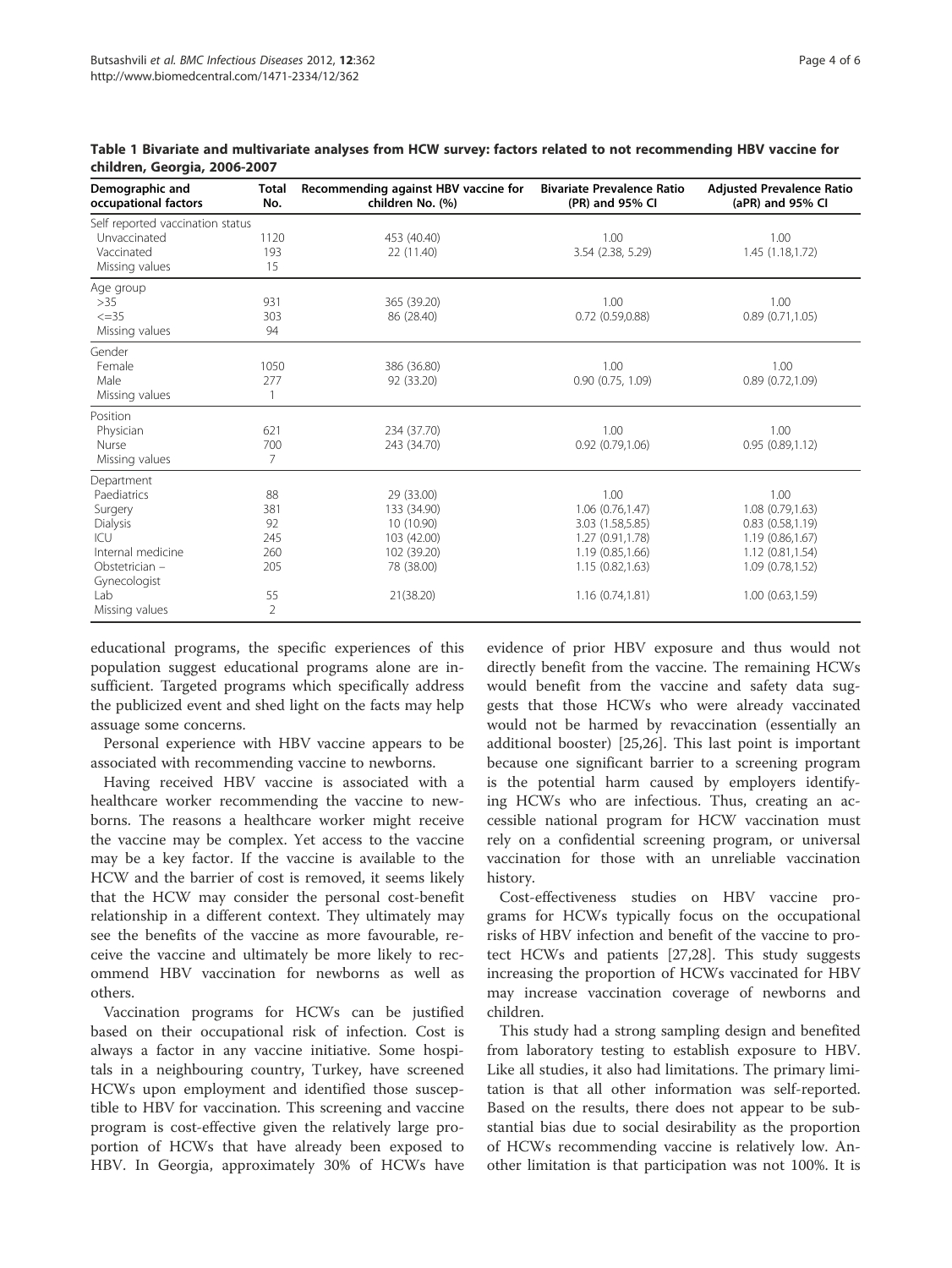possible that HCWs with active disease were more likely to refuse participation. However, this would not alter the overall conclusions.

The prevalence of HBV infection (anti-HBc) among study participants was about 29%, higher than the prevalence among the general population in Georgia (20%) [29]. This difference could be explained by the occupational exposure to HBV among HCWs. Even if the majority of HCWs are not likely to develop significant liver disease sequelae if infected later in life, they can transmit the virus to patients and household members who have not been vaccinated. Thus, it would be useful to assess cost-effectiveness of screening for both HBV antibodies prior to vaccinating susceptibles and universal vaccination for HCWs in the absence of screening. In either case, cost-effectiveness analyses of HBV vaccination programs for HCWs should broaden their assessment of benefits.

In 2009 the Ministry of Labour, Health, and Social Affairs of Georgia and the National Center for Diseases Control established a hepatitis B catch-up vaccination program for at-risk healthcare workers, medical students, and adolescents in three regions of the country: Tbilisi (capital city with 1/3 of Georgia population), Imereti and Adjara (regions in western Georgia) with support of Rostropovich-Vishnevskaya Foundation.

By 2010, 12,963 health care workers have been screened for hepatitis B (Anti-HBc) and 4,579 (35.3%) appeared to be Anti- $HBC(+)$ . The rest of HCWs were offered administration of HBV vaccine on a voluntary basis, from which 7,000 have been vaccinated against hepatitis B.

No study was conducted to estimate the impact of vaccination campaign among HCWs on the attitude of HCWs towards HBV vaccine and their willingness to recommend it to the children.

## Conclusion

Our study reinforced the importance of HBV vaccination among HCWs for the obvious direct occupational benefits such protection confers as well as possibly recommending vaccination for newborns. This study leads us to recommend the education and outreach targeted towards HCWs who are least likely to perceive the benefits of HBV vaccination; those over age 35, may improve the long-term HBV vaccine prevalence rates. Such programs must also remove barriers to vaccination such as concern for social consequences and personal financial burden.

#### Competing interests

The authors declare that they have no competing interests.

#### Authors' contributions

MB – PI, development of study design, analysis of data, and manuscript writing. GK – Manager, overall management of the study and participation in manuscript writing. MT – Epidemiologist, participation in data collection and analysis. DM- Participation in development of the study design and editing the manuscript. WT- Participation in development of research tools and editing the manuscript. JD- Participation in drafting and editing the manuscript. KN- editing the manuscript. LAM – US Co-PI, collaborative overall supervision of the study, manuscript writing. All authors read and approved the final manuscript.

#### Acknowledgements

This project was supported by Civilian Research and Development Foundation (CRDF) grant # GEB2-2636-TB-05 and NIH Research Grants # 2D43TW000233 and 5D43TW007384 funded by the Fogarty International Center. All authors report no conflicts of interest relevant to this study.

#### Author details

<sup>1</sup>National Center for Disease Control and Public Health (NCDC), 9 Asatiani st. Tbilisi 0177, Georgia. <sup>2</sup>Maternal and Child Care Union, Tbilisi, Georgia.<br><sup>3</sup>Division of Eoodborne. Waterborne and Environmental Diseases at 6 <sup>3</sup>Division of Foodborne, Waterborne and Environmental Diseases at CDC, Atlanta, GA, USA. <sup>4</sup>Department of Emergency Medicine, at Albany Medical College, Albany, NY, USA.<sup>5</sup> Department of Medicine, AT SUNY-Downstate Medical Center, Brooklyn, NY, USA. <sup>6</sup>Johns Hopkins Bloomberg School of Public Health, Baltimore, MD, USA. <sup>7</sup>University at Albany, School of Public Health, Rensselaer, NY, USA.

#### Received: 20 January 2012 Accepted: 14 December 2012 Published: 20 December 2012

#### References

- 1. Butsashvili M, Tsertsvadze T, McNutt LA, et al: Prevalence of hepatitis B, hepatitis C, syphilis and HIV in Georgian blood donors. Eur J Epidemiol 2001, 17(7):693–695.
- 2. Iashina TL, Favorov MO, Shakhgil'dian IV, Firsova SN, Eraliev AE, Zhukova LD, Reznichenko RG: The prevalence of the markers of viral hepatitis B and delta among the population in regions differing in the level of morbidity. Vopr Virusol 1992, 37(4):194–196.
- 3. Nurgalieva ZZ, Hollinger FB, Graham DY, Zhangabylova S, Zhangabylov A: Epidemiology and transmission of hepatitis B and C viruses in Kazakhstan. World J Gastroenterol 2007, 13(8):1204–1207.
- 4. Zacharakis G, Koskinas J, Kotsiou S, Pouliou E, Papoutselis M, Tzara F, Vafeiadis N, Maltezos E, Archimandritis A, Papoutselis K: Natural history of chronic hepatitis B virus infection in children of different ethnic origins: a cohort study with up to 12 years' follow-up in northern Greece. J Pediatr Gastroenterol Nutr 2007, 44(1):84–91.
- 5. Slowik MK, Jhaveri R: Hepatitis B and C viruses in infants and young children. Semin Pediatr Infect Dis 2005, 16(4):296–305.
- 6. Lewis E, Shinefield HR, Woodruff BA, et al: Safety of neonatal hepatitis B vaccine administration. Pediatr Infect Dis J 2001, 20:1049–1054.
- 7. Tovo PA, Lazier L, Versace A: Hepatitis B virus and hepatitis C virus infections in children. Curr Opin Infect Dis 2005, 18(3):261–266.
- Van Herck K, Van Damme P: Benefits of early hepatitis B immunization programs for newborns and infants. Pediatr Infect Dis J 2008, 27(10):861–869.
- 9. Papaevangelou V, Hadjichristodoulou C, Cassimos DC, Pantelaki K, Tzivaras A, Hatzimichael A, Theodoridou M: Seroepidemiology of hepatitis B in Greek children 6 years after the implementation of universal vaccination. Infection 2008, 36(2):135–139.
- 10. Case report: encephalomyelitis caused by hepatitis B vaccination. 2007. Available at: http://www.vaclib.org/basic/Case\_Report.doc. Accessed: April 29.
- 11. Topuridze M, ButsaShvili M, Kamkamidze G, et al: Hepatitis B vaccine coverage among health care workers: barriers to coverage. Infect Control Hosp Epidemiology 2010, 31(2):158–164.
- 12. Balinska MA: Hepatitis B vaccination and French Society ten years after the suspension of the vaccination campaign: how should we raise infant immunization coverage rates? Review. J Clin Virol 2009, 46(3):202–205. Review.